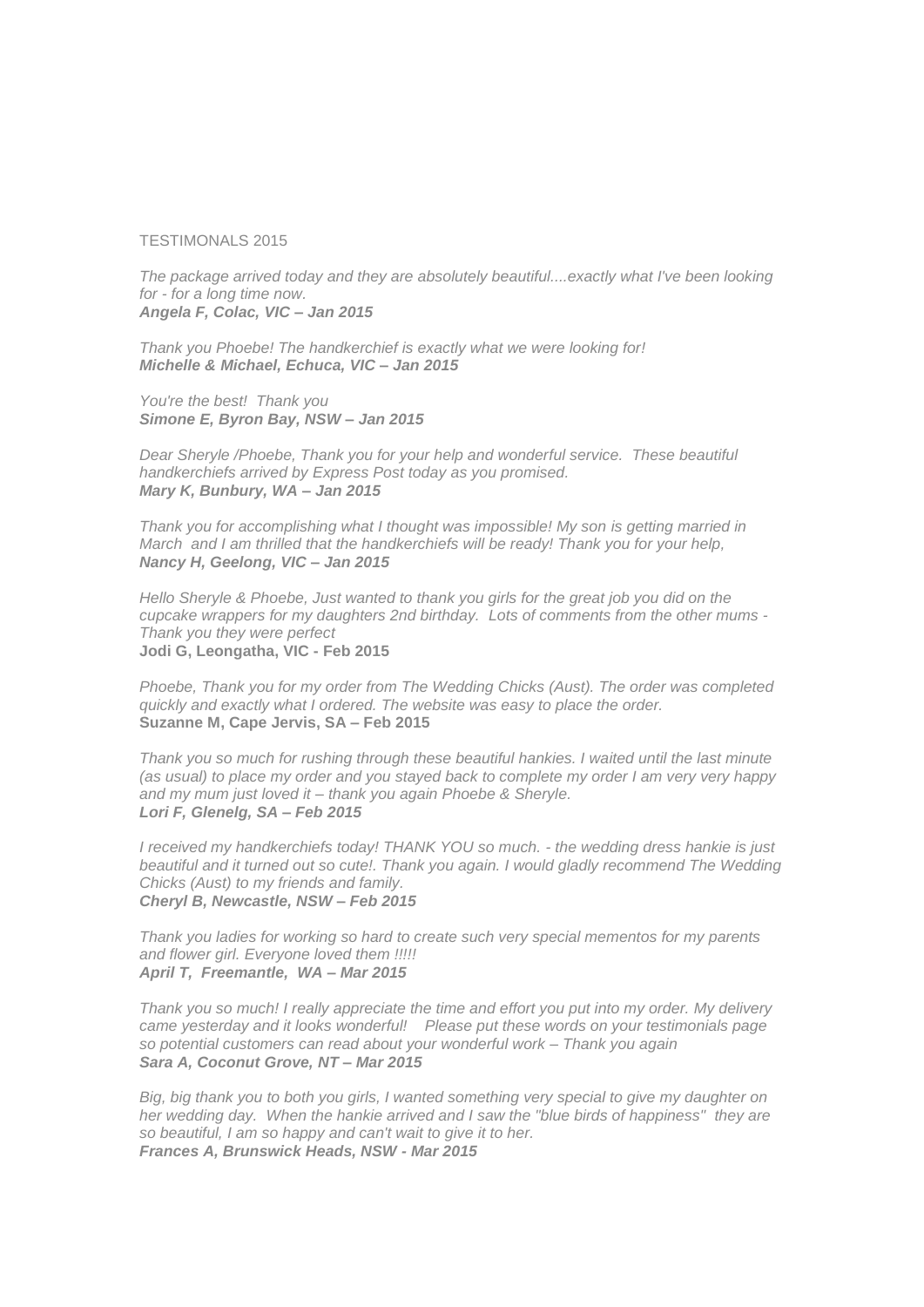*Thank you girls, your hankies were perfect! Martin T, Frankston - Mar 2015*

*Hi Phoebe and Sheryle,*

*Thank you so much for my beautiful handkerchiefs for my father. They were so well done, and arrived in perfect time.*

*I* will be ordering again through you for my sister and my fiancé. Thank you for such *wonderful and thoughtful service, it is lovely to deal with a company such as yours. Have a lovely day and I look forward to ordering from you in the future.*

*Best Regards, Charlene Charlene H, Wingfield SA - Apr 2015*

*Ladies, I just wanted to thank you so much. The handkerchiefs turned out BEAUTIFUL. You were both so easy to work with and so accommodating to do them so quickly so I could have the one that was a gift in time for the wedding. Thank you so much. Adrienne C, Bairnsdale VIC – Apr 2015*

*Hello Girls, Thank you!! I received the order from you that I placed for three ladies handkerchiefs. They are just lovely! Thank you so much for the great service and the quality of the hankies is just lovely. MaryAnn K, Sunshine Coast, QLD – Apr 2015*

*Thank you Phoebe so much for the fantastic service. I LOVE your website and look forward to ordering again. It's nice to know you provide these lovely items. Patricia C, Warrnambool, VIC- Apr 2015*

*Phoebe, I just wanted to sincerely thank you for your assistance. You were prompt, helpful and sympathetic while solving the problem I had. It's nice to receive such efficient customer service.. I will recommend you to everyone I know. Amber J, White Rock, QLD – Apr 2015*

*Ladies, I don't know if you can remember all of your orders...but I had one for an opening night gift. We are opening this coming Thursday. It arrived yesterday and I LOVE IT!!! It is WONDERFUL! I am thrilled about the handkerchief. Thank you thank you thank you! Del G, Melbourne, VIC – Apr 2015*

*Thank you so much Ladies you work well together! I am very grateful you shared with me your beautiful wedding dress template... from all the wedding planning I needed to do this was just perfect, I loved doing these the most. Thanks again. Virginia G, Warburton, VIC – Apr 2015*

*Hi just a short note to let you know that I received my hankies today. They are perfect. A good friend had one embroidered for me for when my son married earlier this month and I plan to do this for a friend whose daughter is getting married in November. Betty M, Kilsyth, VIC – Apr 2015*

Hi Phoebe & Sheryle, Receiving a keepsake like my handkerchief completed the most memorable day of my life. It was the most heartfelt gift I had received for my wedding and I will forever to cherish it. Thank you so much for this wonderful memory. **Melissa M, Byron Bay NSW - May 2015**

"I would have never thought of hankies for my parent's gifts if it weren't for this website. I love the poems that go along with the hankies it makes it all complete!! " **Bethany V, Coral Bay, WA - May, 2015**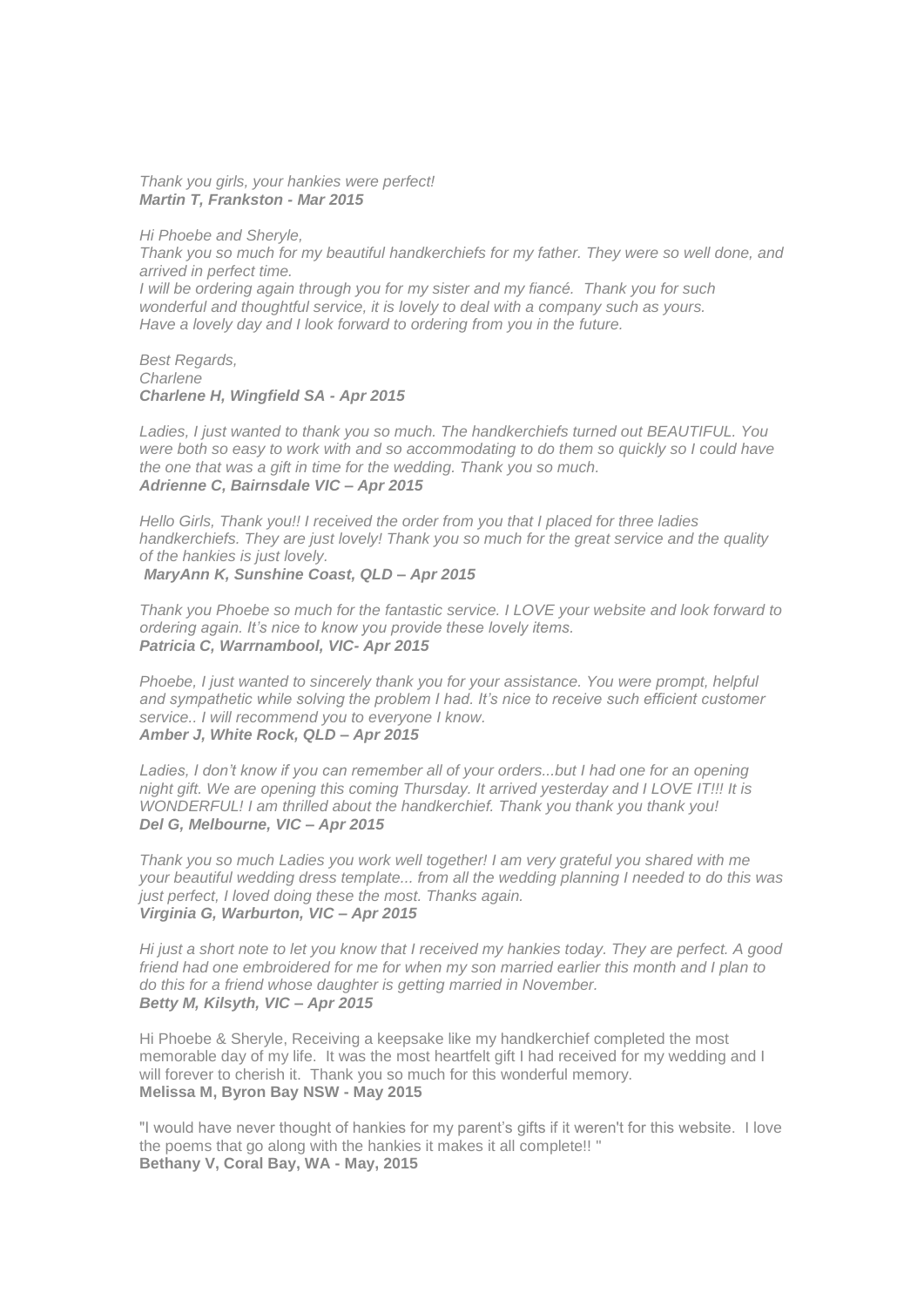Phoebe / Sheryle, My handkerchief arrived on Friday. It is beautiful! I am going to recommend you to several friends. **Lynn & Iain W, Coffs Harbour, NSW - May, 2015**

A special thank you for the lovely packaging. It was much appreciated. **Shannon B, Ceduna, SA - May, 2015**

Just to let you know my wedding garter and hankies arrived TODAY in the UK !!! - Thanks so, so much. They are lovely and my flower girl will just love her hankie. Much appreciated for your time and providing the drafts via email and your excellent service. It was worth the wait. **Lyn S, Grimsby, UK – May 2015**

Phoebe & Sheryle, This is just a little note to tell you how very much I appreciate the prompt delivery of my order. Most importantly, the quality of the handkerchiefs is excellent and beautifully embroidered. Just lovely. Thank you. **Lisa G, Helensvale, QLD – May 2015**

Thanks Sheryle,

My future daughter-in-law was very happy with the lovely handkerchief you sent last Thursday. She said it was the first engagement gift that she received and it was so thoughtful. I really appreciate your willingness to help me and that you got it here by the Friday. That was truly amazing given the time span you had to work with. Thank you again for kindness and professionalism. I wish you the best in the future. **Deborah A, Redhead, NSW May, 2015**

Thank You Sheryle & Phoebe, received hankies yesterday, they look really nice. Gave them to bride and groom last night and they really liked them. Just perfect to use on their wedding day.

**Linda F, Palm Cove, QLD – June 2015**

I love my hankies- they are perfect! Thank you! I will recommend you to all of my friends! **Lindsay B, Edge Hill, QLD – June 2015**

Just got my hankies in the mail today and they are beautiful!!! Thank you sooooo much!!! I have been telling everyone about your website. Thanks again, **Stacey P, Healesville, VIC – June 2015**

Just wanted to let you know I received my handkerchief for my Dad's 90th Birthday. It's just beautiful. Thank you so much. I will recommend you what a wonderful idea for Anniversary and Birthday Gifts.

**Barbara T, Broadmeadow, NSW – June 2015**

Handkerchiefs arrived on Tuesday and they are beautiful. Thank you for the great customer service and beautiful product! I will definitely recommend your products to everyone! **Kate S, Greensborough, VIC – June 2015**

I'm so pleased with the work and effort you put into keeping me informed on the status of the order and tracking information! THANK YOU!! What a great service to give the buyer a little "Piece of Mind" about their order and where it's at! I love your products. My bridesmaids loved having their initials embroidered on the hankies and said that they "Never" thought of giving these as a gift! Thank you ladies **Brenda K,, Yeppoon, QLD – June 2015** 

Sheryle & Phoebe, I cannot tell you how pleased I am with my order and how surprised I was to have received it so soon! Everything looks just as it did online, even better. It totally surpassed my expectations. My parents and in-laws thought they were beautiful and very thoughtful – thank you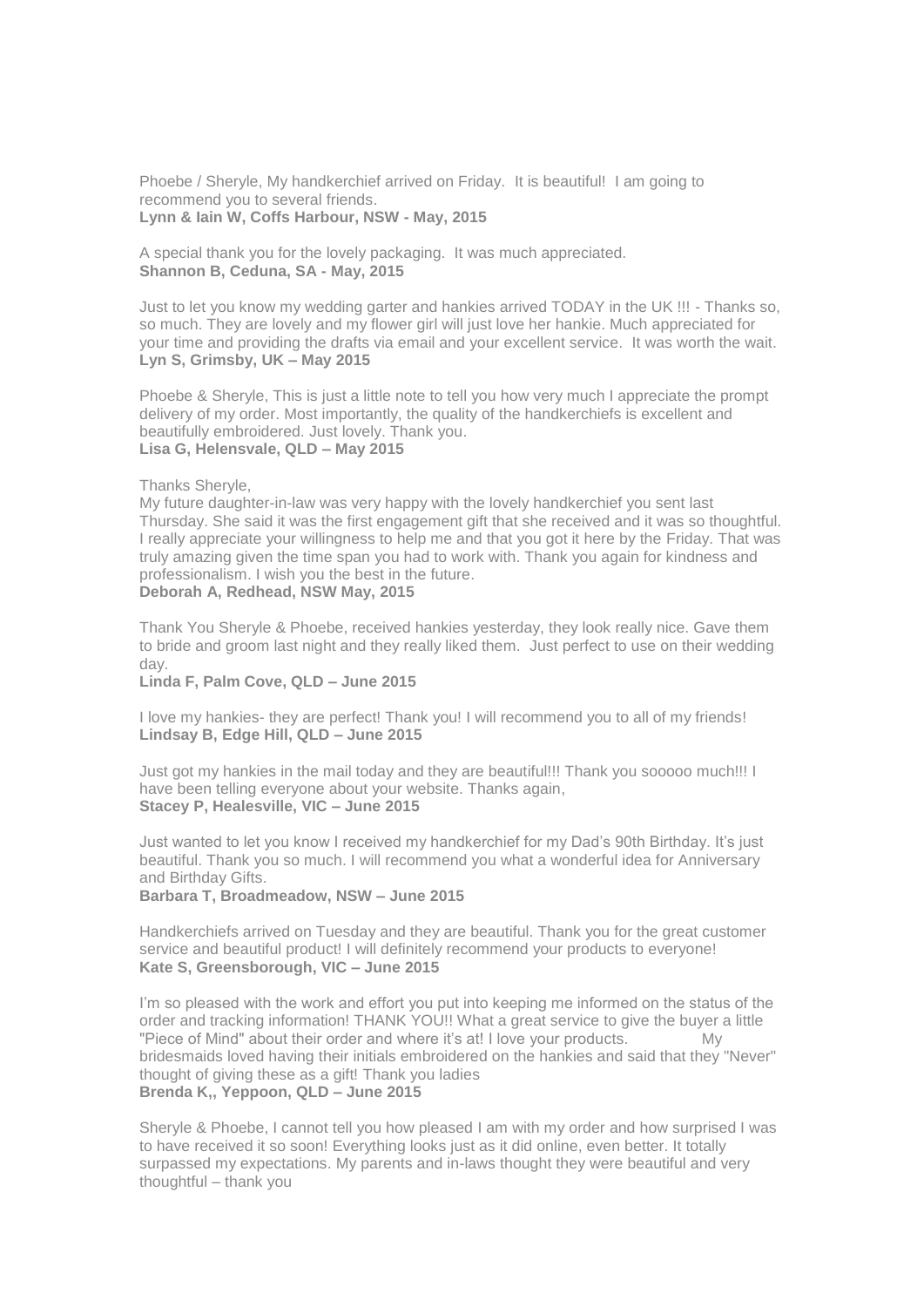## **Debbie H, Shepparton, VIC – June 2015**

Ladies I simply wanted to say "thank you" for the service that I received on my recent order. Hankies were delivered quickly and accurately, and I love the quality. A very thoughtful service provided by The Wedding Chicks (Australia). Thank you very much! **Billie, Ballarat, VIC – June 2015**

I placed my order on Sunday evening and received my order in the mail in less than a week! I was very impressed with the amount of care put into the presentation and packaging of my hankies and wedding garter! Everything was beautiful. Thank you for a great product that was beautifully presented. **Cindy C, Robe, SA – June 2015**

"I would like to say a very big "THANK YOU" for meeting our expectations and delivering such a fantastic product in such a timely way for our wedding. **Lara & Jarrod, Eltham, VIC - July 2015**

"Just to say thank you for the beautiful embroidered hankies - Mum & Dad loved them. Thanks again." **Claire & Brendon H, Katoomba, NSW - July 2015**

"Thank you Phoebe and Sheryle so much for all of your hard work in preparing our hankies. I loved the packaging it looked so elegant. Our parents loved them. Thanks again also for your efforts in ensuring they were delivered on time. We appreciated all of your hard work." **Angela & Wayne, Rockhampton, QLD - July 2015**

"I would like to thank everyone at The Wedding Chicks (AU) the handkerchief for my dad was just perfect. **Louise B, Esperance, WA - July 2015**

"Thank you for helping to make our day a treasured memory for our future years. Wishing you every success and kindest regards."

**Lynda & Andy, Broome, WA - Aug 2015**

"Many thanks for our gorgeous lace handkerchief everyone was very impressed!! – We were delighted with the service we received and the attention to detail." **Laurie T, Airlie Beach, QLD - Aug 2015**

"Thank you so much for the wedding handkerchiefs that you personalised for our wedding. They were perfect! " **Sarah S, Torquay, VIC - Aug 2015**

"Just wanted to say a huge thank you for our gorgeous hankies that you organised for our wedding"

**Alexia G, Mornington, VIC - Sept 2015**

"I just wanted to take a moment to thank you both for your great work and quality of the product. Thank you for all your help. **Maria M, Tynong North, VIC - Sept 2015**

"Sheryle, I just wanted you to know, the hankies arrived, yesterday and they are WONDERFUL!!!! Thank you so much." **Alma S, Whittlesea, VIC - Sept 2015**

"I couldn't be happier with your product and the amazing level of service you provided… I am so excited to see my parents and bridal party open them - I know they will love them as much